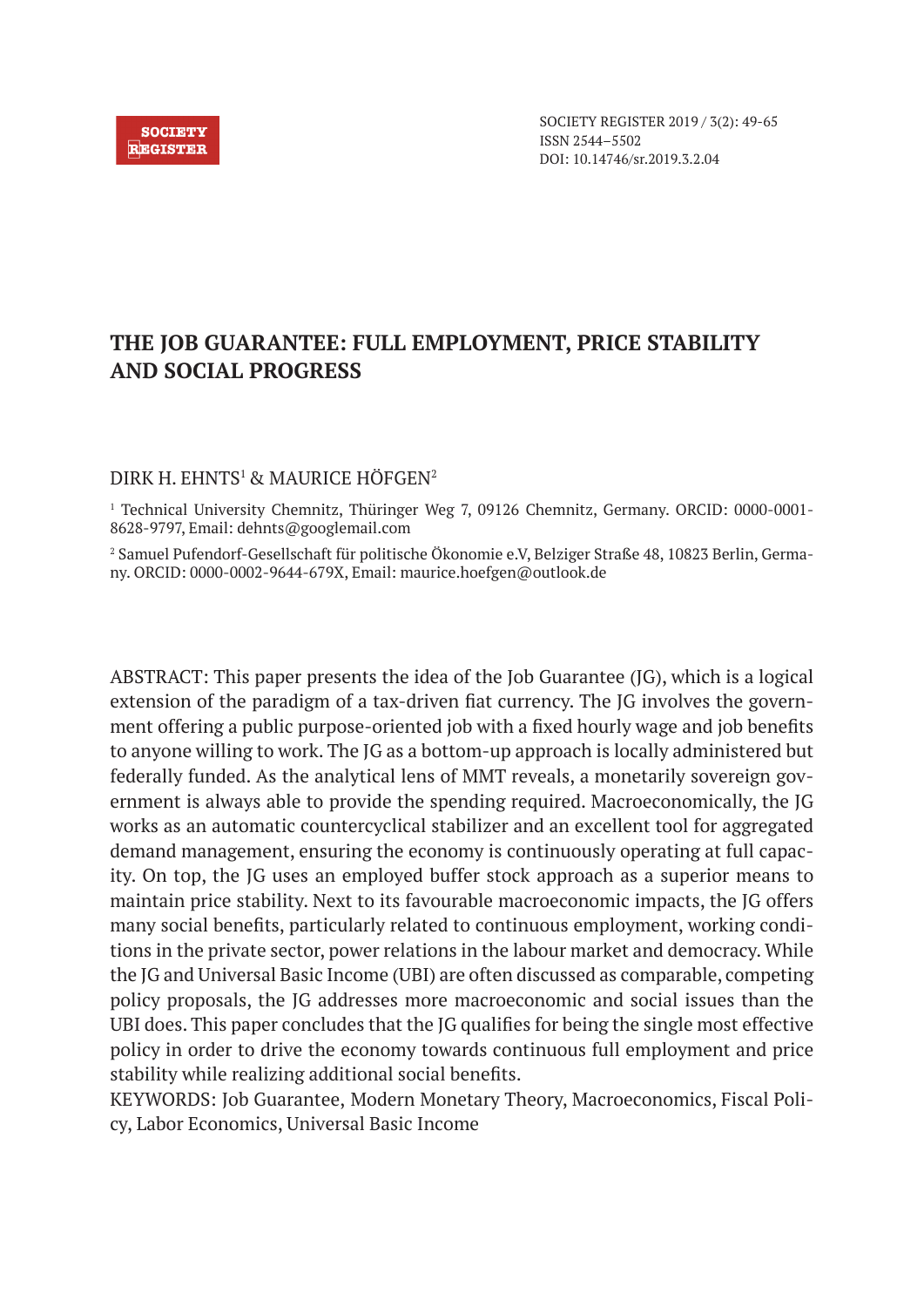#### **1. INTRODUCTION**

Full employment has rarely been achieved over the last decades. Instead, significant levels of involuntary unemployment have been the rule. Today, the Eurozone, for example, is suffering from an average unemployment rate of 7.5% (Eurostat 2019). In the neoliberal era, the economic paradigm has shifted from full employment to full employability. The responsibility is no longer on the government but on the individual. The macroeconomic reason for involuntary unemployment, i.e. too little aggregated demand, as well as the social costs of involuntary unemployment, are mostly being neglected by the orthodoxy. As newspapers and economic commentaries implicate and reproduce on a regular basis, it is the unemployed individual's effort – or better: lack thereof – that is to blame. The ideological bias against proactive aggregated demand management by the government culminated in legislated public debt brakes or austerity policies. This has resulted in the absence of full employment for quite some time (Mitchell and Muysken 2008). While the body of Post-Keynesianism has ever since attributed involuntary unemployment to a lack of aggregated demand, Modern Monetary Theory (MMT) sees involuntary unemployment as evidence for lack of net government spending. From an MMT perspective, this is a logical extension of the fact that the currency is a creature of the federal government. Currency users do operate under financial constraints, but the currency issuer does not. Sovereign governments with their own currency spend by having the central bank credit banks' accounts. This spending cannot be financed as the central bank does not have to have income before it "spends" (for the Treasury). Since the government and central bank technically cannot run out of their own currency, public debt does not lead to questions of solvency as long as it is denominated in the national currency. While a demand expansion led by the private sector increases private indebtedness and thereby financial fragility - as the case of the GFC as well as other past financial crises, in which private sector's debt and leverage positions increased until they reached an unbearable threshold, underline -, a government-led expansion actually enhances financial stability by providing safe assets and income to the private sector. This is backed by the sectoral balance analysis, which, however, is beyond the scope of this paper (Bell 2001, Ehnts 2016, Mitchell, Wray and Watts 2019, Mosler 2012, Wray 2015).

Undeniably, involuntary unemployment is the evidence that economies operate below their potential, which means that material and non-material wealth is left on the table. An unemployed person does not produce anything and cannot save up its labor services. We cannot work eighty hours a week for a year after going through a yearlong unemployment spell. This disproportionally affects mostly those at the lower end of the income distribution. Full employment has long been a desirable policy aim by governments to which they were committed. The fiscal and monetary policy were tailored to this goal. With the rise and dominance of neoliberal policies, however, the commitment to full employment has been replaced by an exaggerated obsession with price stability and has led to the currently dominant policy approach of using a buffer stock of involuntary unemployed to discipline wage demands and hence stop any distributional struggle leading to an inflationary wage-price spiral. While today some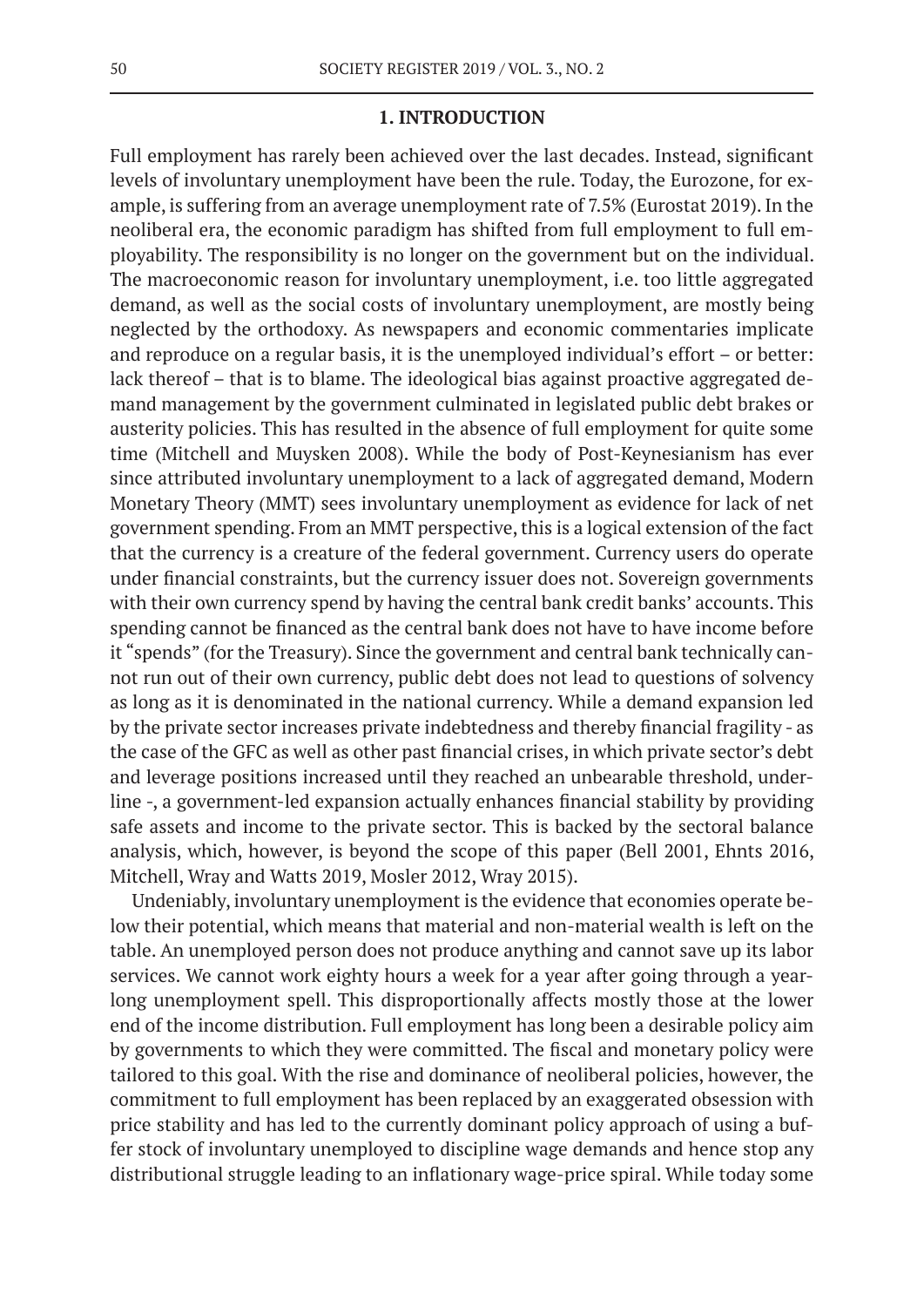governments still express the aim for full employment, the choice of using the reserve army of involuntary unemployed to maintain price stability obviates the actual achievement of full employment. Not only has this policy approach led to disastrous social consequences for the individuals afflicted, but it also has little macroeconomic justification as well as a weak empirical record (Mitchell and Muysken 2008). Full employment and price stability are not exclusive to each other. As this paper argues, the Job Guarantee (JG) is the single most-effective policy to achieve both objectives – full employment and price stability – simultaneously. On top of that, the JG comes with a lot of social benefits as it ensures employment on demand and is a means to enhance the working conditions in both the public and the private sector. While the JG and the UBI are often being discussed as comparable, competing policy proposals, this paper argues that the JG addresses more macroeconomic and social issues than the UBI does and, hence, deserves a greater resonance in the public discourse.

Today, climate change requires countries to initiate a bold economic transition as soon as possible. Ultimately, this entails the need to shift resources from where they harm the environment to where they do not (or even benefit, like negative emissions). The most challenging part of this transition is shifting people from one profession to another. Psychologically speaking, it is understandable that the individuals afflicted are resistant to such change. This is even more reasonable bearing in mind the experience of significant levels of involuntary unemployment and the absence of most government's serious commitment to full employment over the last decades. To reach the broad public support required to initiate bold reforms, policies have to make the majority of the people better off and lead to a reliable and generous socio-economic improvement for them. In this light, the JG is highly relevant and an integral part of progressive Green New Deal proposals (Wray and Nersisyan, 2019).

This paper builds on the academic advancements that have been made by scholars dedicated to the school of thought labelled Modern Monetary Theory. It intends to provide a compact introduction to the idea of a JG, which became part of the public discourse since it is an integral part of the Green New Deal as proposed by the Democratic representative Alexandria Ocasio-Cortez. Moreover, it contributes to the publicly and academically held discourse about labour market reforms required by both climate change-induced economic transformation as well as by technical progress and further automation. Accordingly, this paper compares the JG and the UBI with regards to their macroeconomic and social impacts.

This paper is structured as follows. Section 2 outlines the general framework of the JG and characterizes its key parameters. It further illustrates the link to the theoretical body of MMT. Section 3 discusses the macroeconomic impacts of the JG. It elaborates on the JG as a tool for aggregated demand management and price stability as well as on its role as an automatic countercyclical stabilizer and effective minimum wage legislation. Section 4 presents the social benefits of a JG related to the opportunity of continuous employment, the improvement of working conditions, the addressing of power asymmetries in the labour market as well as the enhancement of democratic practices. Section 5 examines the point that the JG and the UBI are being considered as competing policy proposals while in fact, the JG covers a broader range of economic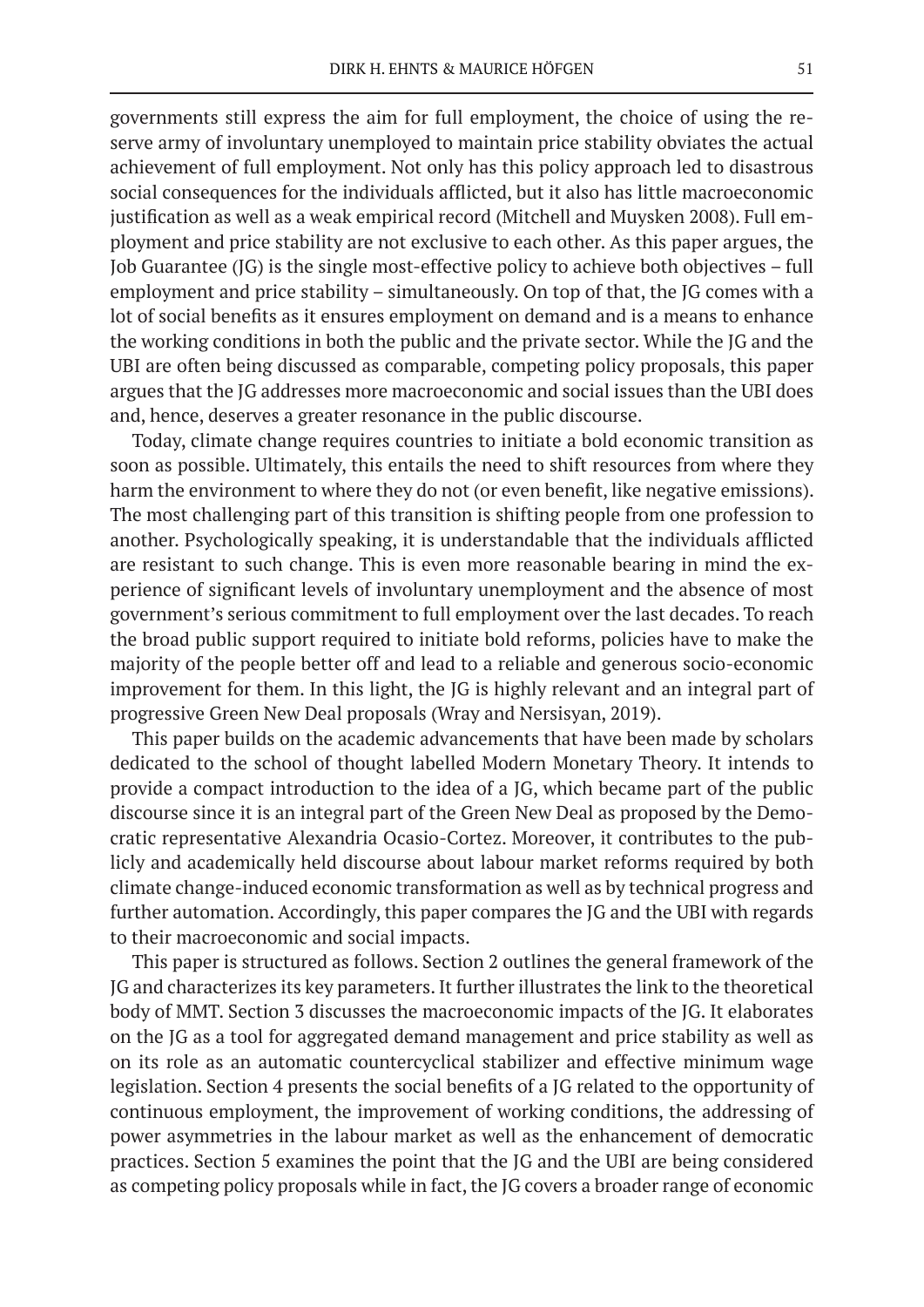as well as social issues. Differences and commonalities between those approaches are discussed. Section 6 concludes.

#### **2. THE JOB GUARANTEE: AN OUTLINE**

The idea of the JG is a logical extension of the paradigm of tax-driven fiat currency and the fact that the currency is a public monopoly. Involuntary unemployment – defined as people seeking paid work – is the evidence that the currency users' desire to accumulate the currency issued is not being fulfilled sufficiently. With the government being the only source of the currency, which the non-government sector desires to accumulate, it becomes evident that, ultimately, involuntary unemployment is the responsibility of the government and evidence of the federal budget of the government being too small (Mosler 1997).

The JG (or "employer of last resort") "involves the government making an unconditional job offer to anyone who is willing to work at a socially acceptable minimum wage and who cannot find work elsewhere. It is based on the assumption that if the private sector is unable to create sufficient job opportunities, then the public sector has to stand ready to provide the necessary employment. This creates a buffer stock of paid jobs that expands (declines) when private sector activity declines (expands)" (Mitchell and Fazi 2017:230-31). Arguably, the JG is similar to other buffer stock approaches utilized by governments to stabilize the prices of a commodity. In the agricultural sector, for instance, many governments stand ready to purchase surplus production at a fixed price in order to ensure that the price of a certain production never drops below the government-administered price. As much as this buffer stock policy fully employs commodities, it is possible to fully employ human labour resources (Wray 2015).

While the absolute hourly wage and other specifics depend on the country's context, there is a consensus among proponents that the JG wage is an above-poverty wage with job benefits such as health insurance, paid leave, retirement or childcare. For the case of the US, Tcherneva (2018) proposes an hourly wage of 15 USD and job benefits worth 20% of the wage costs. It is vital to note that the hourly wage is a fixed wage, which is not meant to be indexed to other prices and is only increased via discretion. The JG does offer not only full-time employment but also entails part-time work options and flexible working arrangements in order to accommodate students of legal working age, parents or other caregivers who wish to work (Kaboub 2007, Mitchell and Fazi 2017, Murray and Forstater 2013a, Tcherneva 2018, Wray 2015).

The JG is a bottom-up approach and intends to combine the wish for continuous employment with the needs of local communities. Accordingly, the JG is locally administered and focuses on the creation of jobs that serve the public purpose (Ehnts and Höfgen, 2020). What type of jobs would the JG entail? As the JG is a flexible approach that expands and contracts to depend on private sector activity, large-scale infrastructure projects or vital services that should be provided as regular public employment are not worthwhile JG jobs. Instead, a JG would focus on community employment and include all types of jobs that tend to be underproduced by the private sector, e.g. in the areas of the community, people or environmental care. More specifically, this entails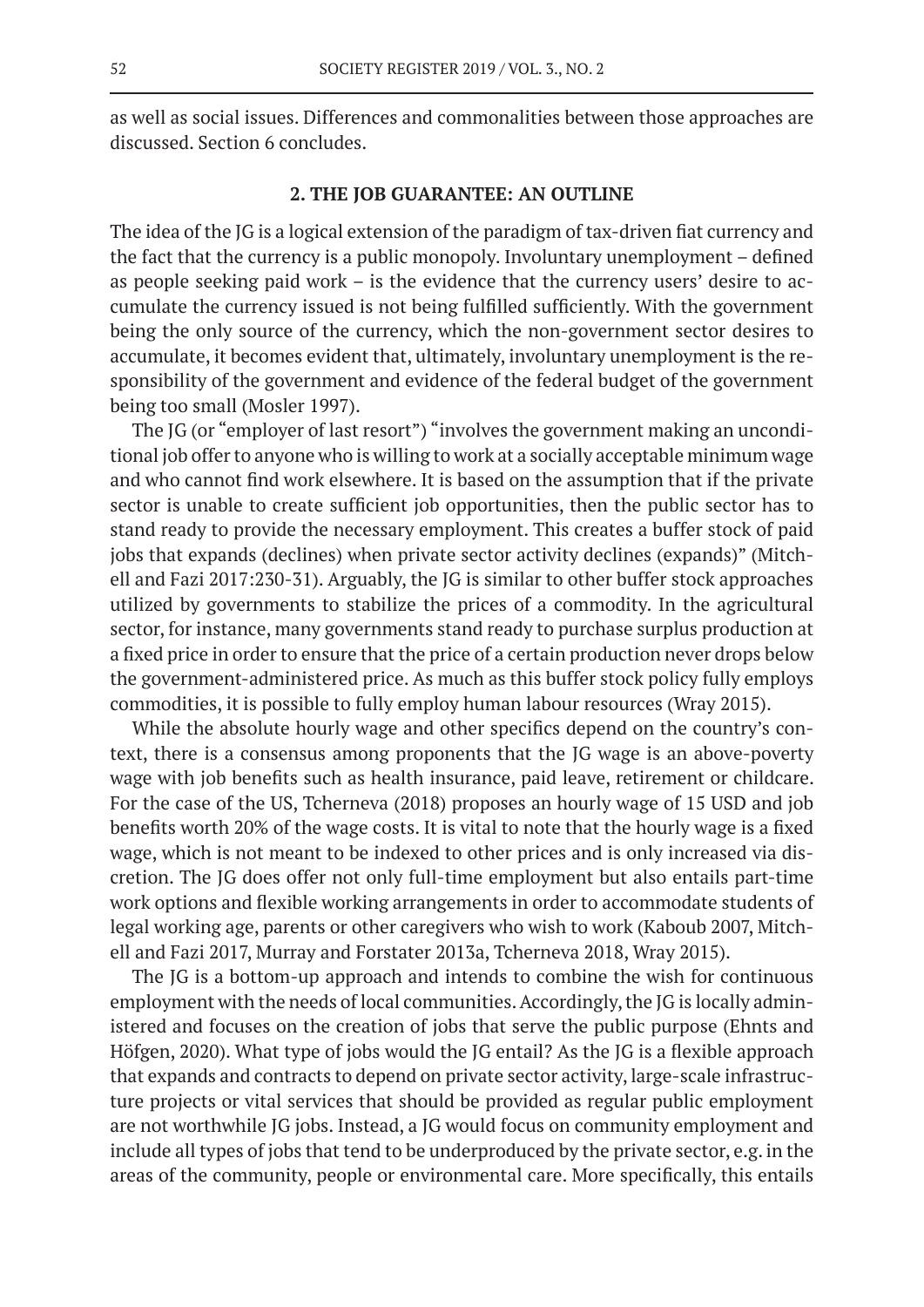projects like local education, training and skill sharing, visual and performing arts, environmental management, local food production, or community safety. A JG could also recognize what has been traditionally unpaid care work such as child-rearing and care for elderly or disabled relatives. On top, it could also entail youth apprenticeship programs as well as special needs programs for veterans, at-risk youth and former inmates. Commonly, non-profit-organizations try to fill pressing environmental or care gaps but often lack staff and funding. Hence, non-profits and localities can play a vital role when it comes to job-design within the JG. Lastly, to stress the bottom-up component of the JG, it could also involve a process in which people bring in their own job suggestions or business plans for suitable JG work that advances the public good. The JG is not intended to compete with the private sector in terms of work that is currently being covered by private enterprises, nor should it replace the current regular public sector. Nevertheless, it might become evident that some public services performed in the JG are much needed and should be staffed on an ongoing basis. Those jobs should be transitioned out of the JG and moved to regular public employment, which also includes higher wages (Mitchell and Muysken 2008, Tcherneva 2018).

As the type of jobs is defined, the crucial question is how the JG is to be administered. While the details depend on the countries' specifics, the general case is that the current unemployment centres are transformed into employment centres in order to match the needs of the individual communities with the unemployed resources. Assessment surveys might be used in order to assess the individual needs of the communities. While funding is provided by the federal government – most likely by the labour department – states, municipalities, communities, non-profit organizations as well as social entrepreneurship ventures apply for grants by suggesting projects. Those grants are then approved by the funding entity on the premises that the proposals serve the public purpose, create adequate employment opportunities and do not compete with existing jobs. Once grants are approved, the employment centres distribute the available jobs on-demand and are responsible for managing the coordination as well as for measuring the results. The current unemployment centres are already performing many demanding services ranging from job-search assistance to training. Hence, those centres are well prepared for the tasks required under a JG scheme. Moreover, since the JG is a bottom-up approach, elements of participative democracy might be incorporated in the administration, e.g. by involving people in assessing the needs of the community or in the local budgeting process (Tcherneva 2018).

Is the JG financially affordable? The monetary system is a means to move resources. If the monetary arrangements fail to facilitate bringing productive human resources to into use, they fail their purpose. As the analytical lens of MMT reveals, the curren $cy$  is a public monopoly<sup>1</sup> and the issuer of the currency operates under a completely different logic than the user of the currency. While currency users face financial constraints as they have to fund their spending by either income, asset sales or borrowing (limited by their creditworthiness), the currency issuer does not face any spending constraint. On the contrary, the currency issuer, normally the federal government, has

<sup>&</sup>lt;sup>1</sup> This insight is grounded in the economic tradition known as Chartalism.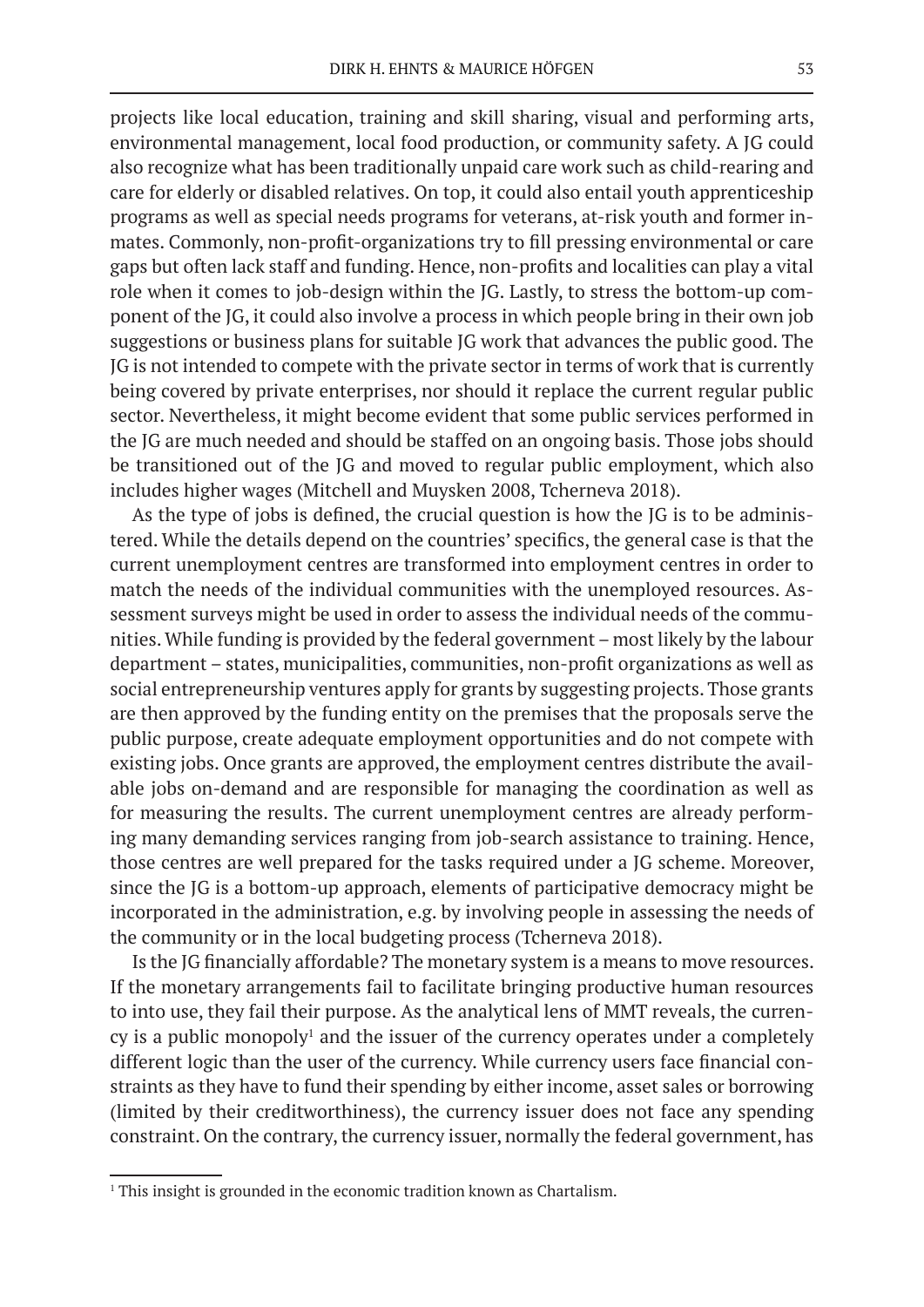to spend first before any collection of the currency issued in the form of taxes can occur. The government is the only supplier of that which it demands in payment of taxes. Taxes can only be paid (and bonds can only be bought) after the federal government has spent or lent its currency into existence. For a currency issuer, the logic sequence is that spending precedes collection. Hence, neither taxes nor bond sales finance the expenditures of a currency-issuing government. It is not the government that needs to collect taxes for its ability to make expenses, but it is the currency user that needs to get the currency in order to be able to pay to fulfil its tax liabilities and/or purchase government bonds. This implicates that a currency-issuing government can make all payments denominated in its own currency as they come due and has no solvency risk for debt denominated in the currency it issues. Hence, it does not face purely financial constraints. The only limit for such a government is the availability of real resources (Bell 2001, Ehnts 2016, Kelton 2011, Mitchell, Wray and Watts 2019, Mosler 2012, Wray 2015).

Nevertheless, governments often tie their own hands and, hence, lose degrees on the spectrum of monetary sovereignty, which depends on four conditions: firstly, the government of a nation issues its own fiat currency; secondly, it is able to enforce its tax liabilities denominated in its own currency, thirdly, it does not issue any debt instruments not denominated in its own currency and, lastly, it does not promise to exchange its own currency into anything else at a fixed rate. While the first condition is being fulfilled for most of the nations, the Eurozone and the CFA Franc zone being the biggest exceptions, some countries peg their currency to another one or issue foreign-denominated debt, thereby inflicting a technical burden on themselves (Mitchell, Wray and Watts 2019, Mosler 1998, Wray and Sardoni 2007). Such governments, however, can always rearrange their institutional arrangements in order to gain the monetary sovereignty required to facilitate any political priority. As for the case of the Eurozone, while under the current framework individual member states are mere currency users and encounter financial constraints, the implementation of a fiscal authority for the Eurozone could solve the institutional issue and facilitate the funding of a JG (Bibow 2013, Cruz-Hidalgo, Ehnts and Tcherneva 2019, Ehnts and Höfgen 2019). As long as the federal government experiences a high degree of monetary sovereignty by issuing its own fiat currency and not promising to exchange this currency into other currencies or precious metals at a fixed rate, the government is able to provide all the funding required for the JG – no matter the magnitude of the nominal costs anticipated. For all practical purposes, if congress authorizes the funds for the JG, the government spends by instructing its central bank to credit the reserve account of the recipient's bank, which in turn credits its customers' bank account accordingly. While many countries have operational and institutional procedures in place for the horizontal relationship between the treasury and its central bank - which are beyond the scope of this paper – those are largely irrelevant for the vertical relationship between the consolidated government (government plus its central bank) and the private sector (Ehnts 2016, Fullwiler 2008). Any voluntary, self-imposed procedural regulations that constrain the government in its ability to spend are to be considered as economically unnecessary in the context of currency-issuing governments and can only be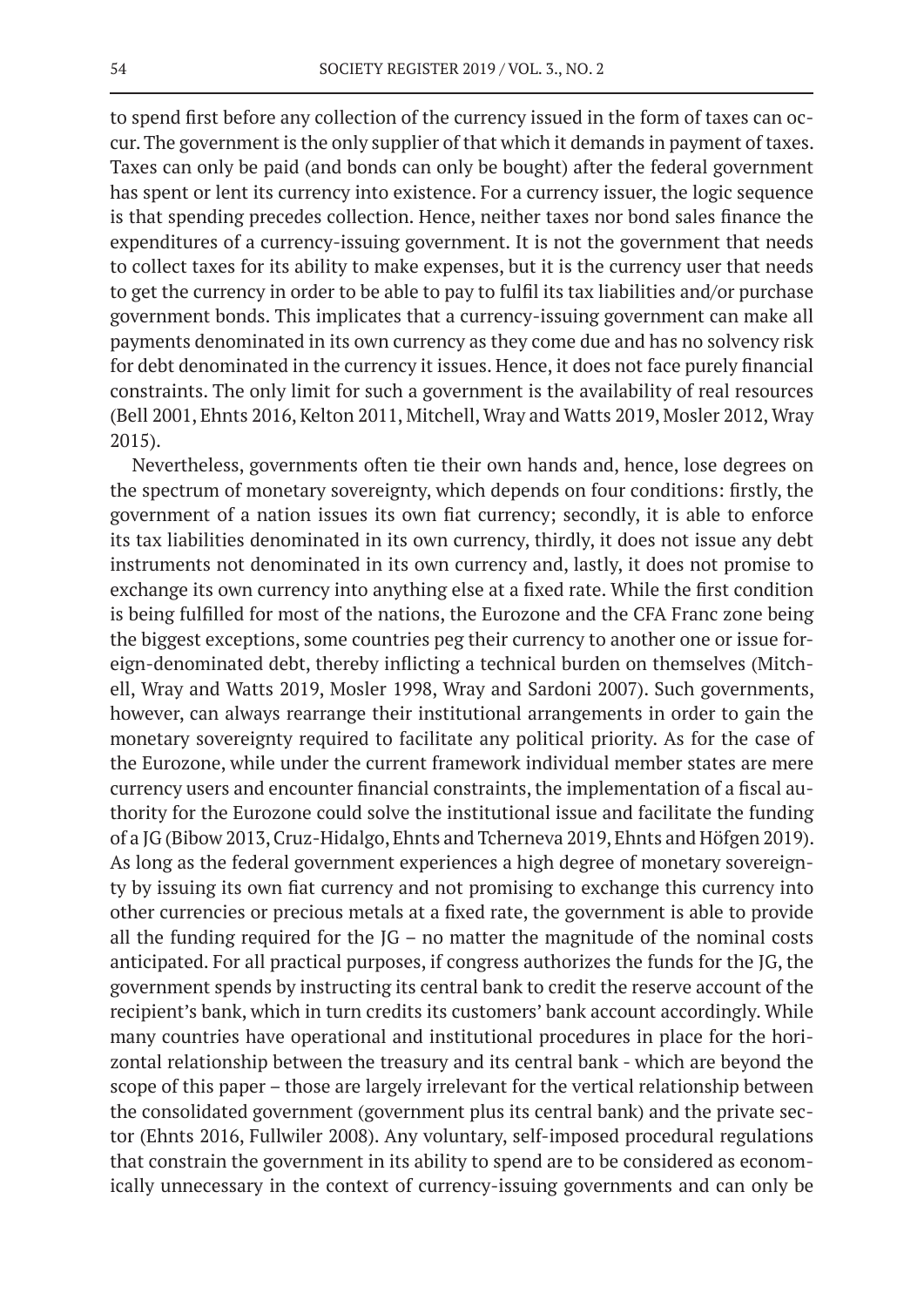grounded in political reasons (Mitchell and Muysken 2008). The bottom line is that for a monetarily sovereign government, the question of financial affordability is not an appropriate one to ask. For such a government, the costs of running a JG are the real goods and services that are used within the JG as well as those that are consumed from the additional income that the JG participants receive (Mitchell and Muysken 2008, Mosler 1997). For governments with a lower degree of monetary sovereignty, the affordability question turns into a question of political priorities. If the current monetary arrangements tie the government's hands and do not facilitate the funding of such a program, an adjustment needs to be considered.

With regards to real-world examples of JG programs, the empirical record of direct public employment programs ranges from large-scale programs in India (National Rural Employment Guarantee Act), Argentina (Plan Jefes y Jefas) or the US (New Deal) to smaller-scale programs such as youth employment guarantees. While these programs offer insights about a potential outline of the JG as well about its social and economic effects, their applicability, however, is limited since those programs were of smaller scale, targeted to specific groups or time-limited. In contrast, the JG, as outlined in this paper, is a universal program of national scale.

### **3. MACROECONOMIC CONSIDERATIONS**

Having outlined the general framework of the JG, this section elaborates on the macroeconomic impacts of the JG focusing on aggregated demand management, price stability and trade. The JG works as an automatic countercyclical stabilizer. During the business cycle, the JG increases public employment and government spending as jobs are lost in the private sector and decreases public employment and government spending as the private sector activity expands. In this regard, the effect of the JG is comparable to regular unemployment compensation, which prevents aggregated demand from plummeting during a recession, except for the fact that the JG prevents involuntary unemployment and large output gaps from occurring. As consumers' spending patterns are much more stable when someone gets a job as compared to unemployment compensation, especially in countries where unemployment compensations are only temporary, the JG and its increase in government expenditure is the real stimulus that the economy needs in order to recover from recessions. Moreover, the JG perfectly builds on the insight that aggregated demand management is the responsibility of the government and cannot be left to the private sector. While the private sector-led stimulus, e.g. triggered via monetary policy, is related to an increase in private debt, a JG-based fiscal policy creates net financial assets for the private sector, i.e. it puts purchasing power directly into the pockets of actors in the private sector. Clearly, since the currency issuer and the currency user operate under a different logic – the users of a currency being constrained by revenue and subject to default risks while the issuer of the currency is not – a government-led economic stimulus is financially more sustainable than a private sector-led one (Mitchell, Wray and Watts 2016, Murray and Forstater 2013a, Tcherneva 2018, Wray 2015, Wray et al. 2018).

While the current NAIRU approach uses a buffer stock of involuntary unemployed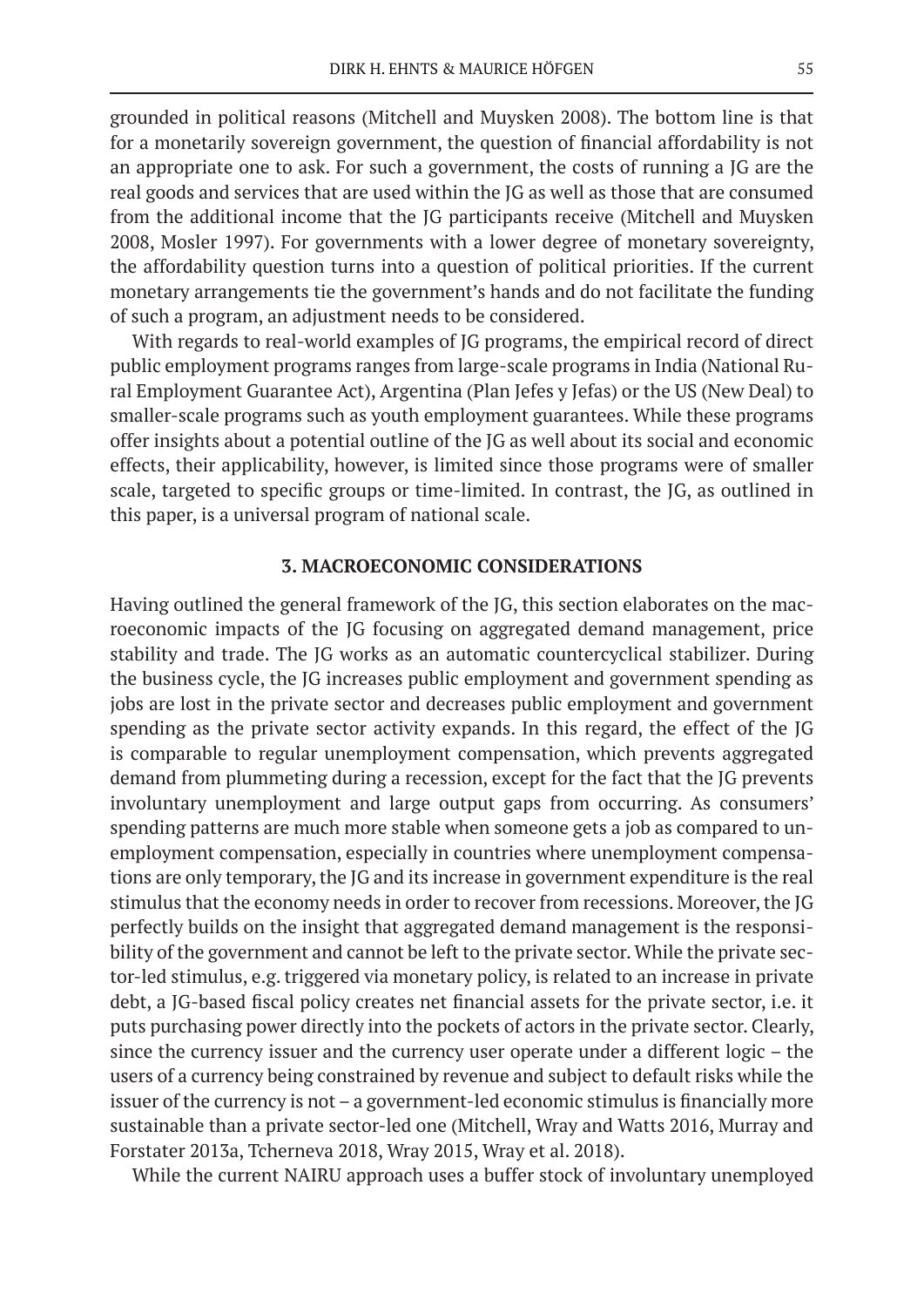as a means to achieve price stability, the JG aims for price stability by using an employed buffer stock, also referred to as NAIBER (non-inflation accelerating buffer employment ratio) (Mitchell and Muysken 2008). While the JG is not designed to address all sources of inflation (deflation), the employed buffer stock addresses inflationary and deflationary pressure alike in a countercyclical way as the buffer stock fluctuates with the business cycle. The fixed JG wage effectively works as a wage and price anchor. The government being the sole issuer of the currency, has the same pricing power as other monopolists have. Under the JG approach, the government makes use of this power by setting the base wage for labour offered in exchange for the currency issued. All other prices float at the market level but will reflect nominal value relative to the price set for one hour of labour offered in the JG. This anchoring mechanism is missing in the NAIRU approach and makes the JG a superior tool to stabilize prices (Mosler 1997, Wray 1997).

Depending on the actual size of the JG wage, its implementation might result in a one-time price adjustment, and a related compositional shift in the workforce, i.e. the ratio of employment numbers in the JG relative to those in the private sector are affected. If the JG wage were set too high, it would draw workers from the private sector into the JG, leading to a one-time price (and wage) increase due to an increase in worker's income and firms' costs for hiring new workers or retaining current employees. However, in today's demand-constrained, underutilized economies, it is reasonable to expect that firms are more likely to increase utilization of their production facilities than to increase prices. On top, the initial income push could enable debt repayments and satisfy saving desires. On the contrary, if the JG wage were set too low, it would result in one-time price decrease as private sector's income would be insufficient to realize the desire to accumulate the net financial assets in the currency and purchase firm's output resulting in increasing inventories, layoffs and downward pressure on prices and wages. As the JG wage is not indexed to any other prices, it has no internal mechanism that feeds a wage-price spiral in any direction. Adjustment is supposed to be one-time events that do not result in inflation (deflation) defined as continuous rise (fall) in the price level.

Moreover, the JG facilitates workers' transition from the JG into the private sector. As business theory details, firms prefer to hire those who have previously been employed over those who have been unemployed as the previously employed have been exposed to on-the-job training and demonstrated working commitment. Accordingly, the JG, which provides on-the-job training and requires continuous working commitment, lowers the hiring costs of firms. Lower hiring costs mean that the private sector is able to expand its production capacities more quickly if demand should exceed current production capacities, thereby reducing the risk of demand-pull inflationary pressures. On top, as the JG provides the private sector with a pool of committed workers from which they can draw, the JG provides a brake for wage increases not related to productivity increases, which prevents feeding a wage-price spiral. Lastly, and in distinction from traditional pump-priming, the JG does not compete for market prices as it hires off the bottom, where there is no private-sector employer who wants to employ at the minimum wage (Mitchell and Muysken 2008, Mosler 1997, Tcherneva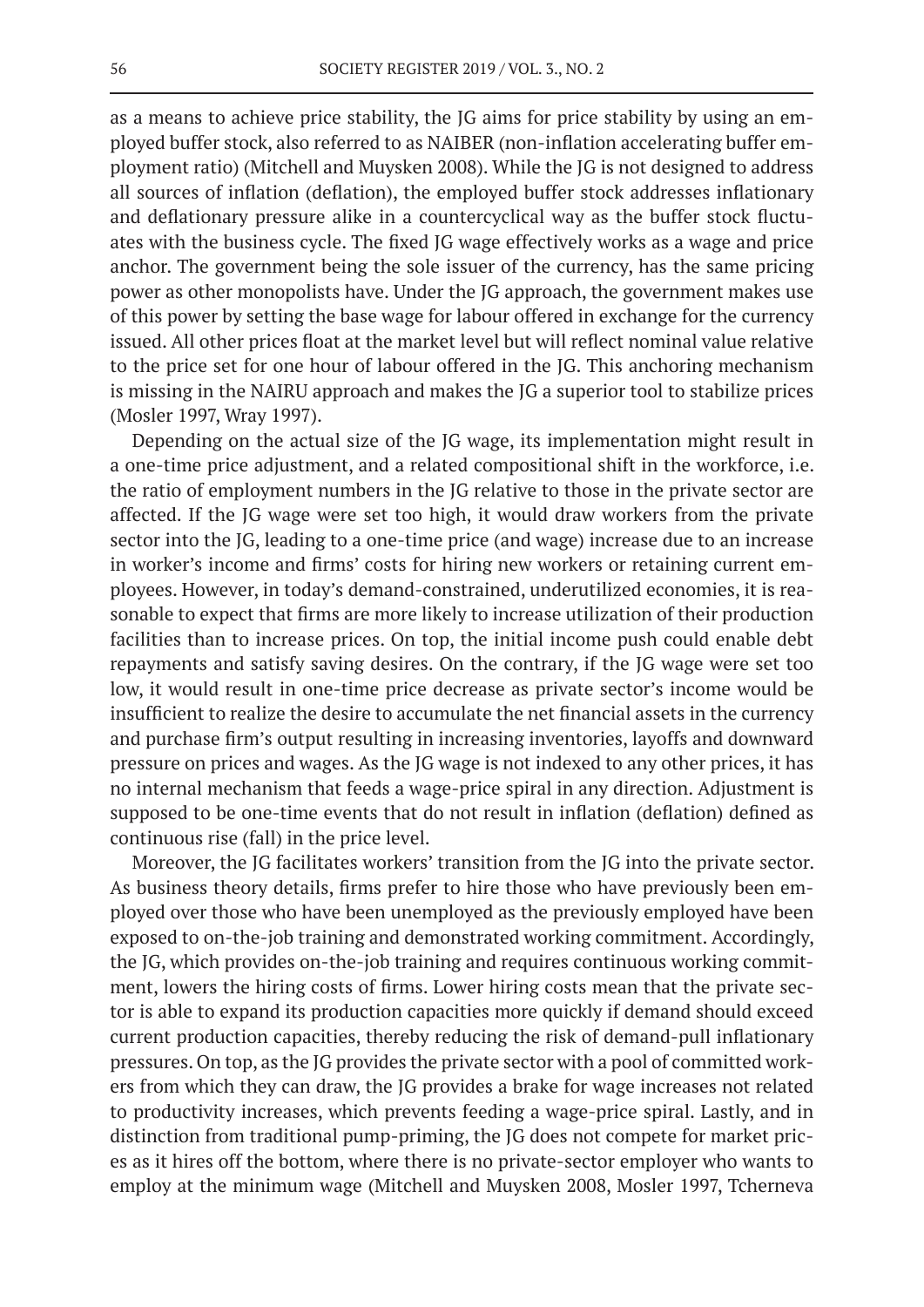2018). Compared to the typical, non-JG based aggregated demand management, the JG offers superior characteristics. Traditional pump-priming does not immediately help the most disadvantaged members of society, does not incorporate a counter inflation mechanism, does not address any public purpose concerns given that market allocations are the basis for employment expansion, does not address regional disparity related to the local concentration of economic activity and employment. On top, pump-priming might encounter real resources caps that trigger demand-pull inflation before everyone is hired (Mitchell and Muysken 2008).

 The purchasing power of a currency is determined by what the government demands the private sector to do or sell in order to obtain it. The JG can be considered a standard labour policy, which continuously defines the purchasing power of the currency by both the quantity and quality of labour that can be hired at a given price (wage). Consequently, incorporating efforts to enhance the education and upgrade the skills of the JG participants strengthens the purchasing power of the currency. In comparison, the current NAIRU approach requires permanent unemployment and the payment of unemployment compensation, which does not attribute purchasing power to the currency as it can be earned effortless (Mosler 1997).

What effects can be anticipated with regards to foreign trade? Rising income resulting from the JG wage and the related fiscal multiplier effects are likely to increase consumption, including the purchases of imports. Rising purchases of imports affect the trade balance towards a trade deficit position, which might put downward pressure on the exchange rate, possibly leading to inflationary pressures through the exchange rate pass-through mechanism (Wray 2015). As financial markets, like the foreign exchange market, are driven by speculation and herd-behaviour, the prices on those markets do not reliably reflect the economic fundamentals nor do they lead to efficient allocations nor has any theory or model so far been capable of predicting exchange rate movements. This is evidenced by the many examples of speculative, carry-trade induced exchange rate movements (Boffa and Flassbeck 2009, Flassbeck 2001, Mitchell, Wray and Watts 2019, UNCTAD 2011). Therefore, instead of discussing the likelihood of trade balance and exchange rate effects, it is wiser to discuss the impacts of those effects.

If the above-described process leads to an increase in inflationary pressures, the JG helps to offset this pressure by preventing a wage-price spiral. Moreover, as the JG and the incorporated labour standard policy attribute domestic value to the currency, changes in the external value are also a function of the quantity and quality of labour that one unit of the domestic currency can buy as well as of changes in the value of the foreign currency. As the MMT lens reveals, exports are to be considered as a real cost (lowering the material wealth of a nation) while imports are to be considered as a real benefit (increasing the material wealth of a nation). Hence, a trade deficit, induced by a domestic full employment policy, increases the nation's material wealth. Given that the orthodox argument against being a net importer is the losses of jobs, this argument is off the table under a JG (Mosler 1997, Mosler 1998, Wray 2015).

For developing countries dependent on imports to have their basic needs, most importantly food and energy, met, the issue of facing downward pressure on the ex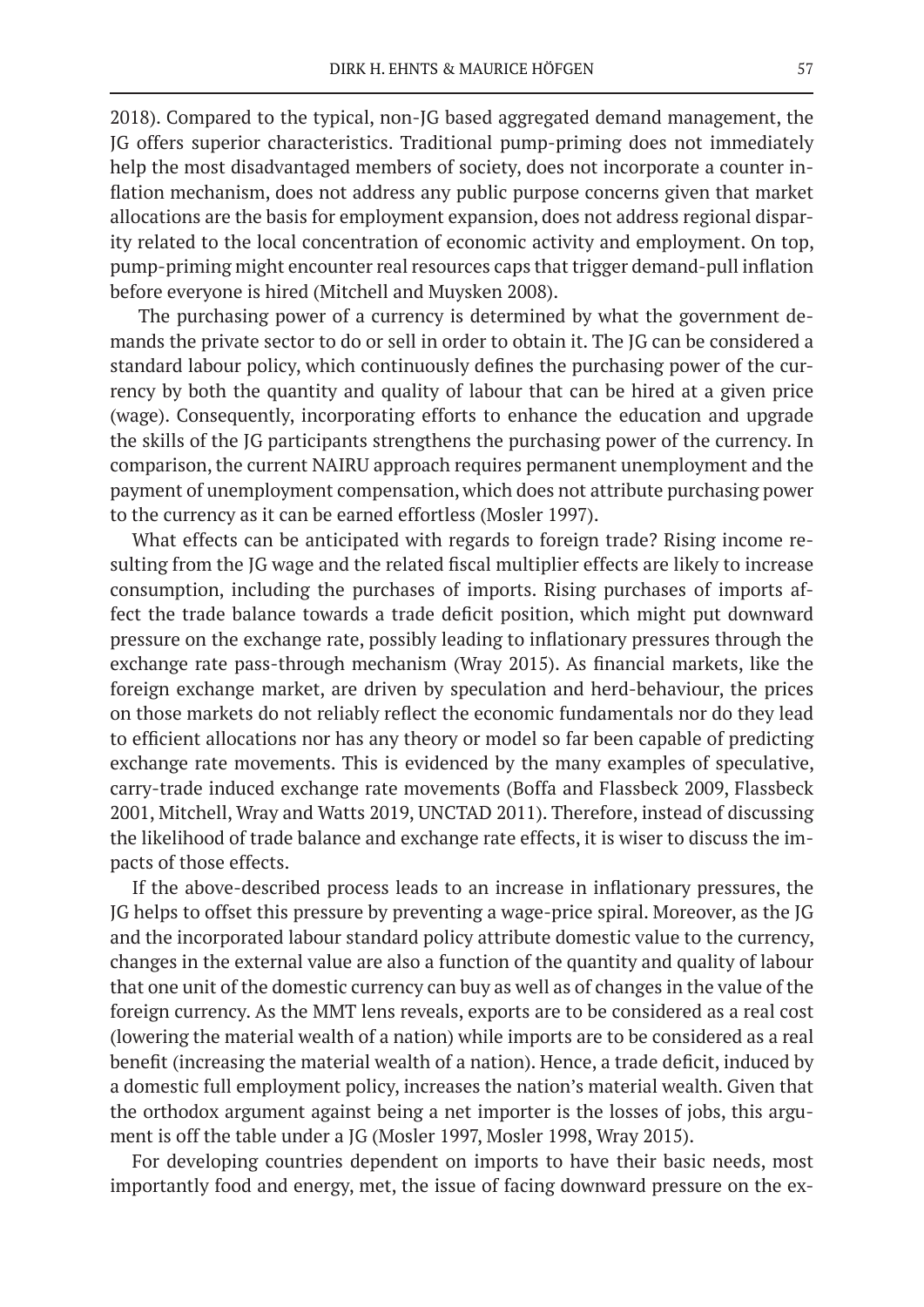change rate and the resulting inflationary pressure is of higher importance than for developed countries. As a logical point, the shortage of food and energy are real resource problems, which, ultimately, cannot be solved on the financial, but only on the real resource level. The JG offers a means to utilize the available domestic resources to address the issues on the real resource level, e.g. by designing jobs in the (sustainable) agriculture or renewable energy sector. As developing countries are often reliant on imported inputs, the JG design for those circumstances could also be tailored to the need of producing goods and services for the export market in order to offset the trade balance and exchange rate effects (Kaboub 2006, Kaboub 2008, Kaboub, Forstater and Kelsay 2015, Murray and Forstater 2013b). Ultimately, if impacts on the trade balance or on the exchange rate are deemed undesirable, the government can still use trade policy, import-substitution, import restrictions, tax policy, capital controls, interest rate policy etc. in order to minimize the effects.

## **4. THE JOB GUARANTEE AND ITS SOCIAL BENEFITS**

Having discussed the macroeconomic considerations, this section focuses on the social benefits that come with the JG, particularly those related to the benefits of continuous employment, leveraging working conditions, addressing asymmetrical power relations in the labour market and enhancing democratic practices.

The JG erases the risk of involuntary unemployment as everyone who is willing to work can get a public-purpose-oriented job, which pays a living-wage plus job benefits. Clearly, the benefits of continuous employment go beyond those of having an income stream that ensures financial access to the material means of survival. Research clearly suggests that the nonpecuniary costs of unemployment outweigh the pecuniary costs of it (Carroll 2007, Tcherneva 2017, Watts and Mitchell 2000, Young 2012). The Argentinian *Jefes* program underlines this finding. A survey on the participants' reasons for satisfaction revealed that the participants rank "doing something", "working in a good environment", "helping the community", and "learning" higher than "receiving income" (Tcherneva and Wray 2005). In this light, the JG scheme effectively attacks the societal costs of unemployment, such as: poverty, social isolation, crime, regional deterioration, health issues, family breakdowns, school dropouts, loss of human capital and social, political and economic instability. Simultaneously, the JG program fosters the societal benefits of full employment: poverty alleviation, community building, social networking, and intergenerational stability amongst others. Continuous employment offers room for on-the-job training and skill development. As the JG addresses those most disadvantaged in the labour market, e.g. people with disabilities, who are largely lacking access to the private labour market as their employment comes with practical complications and extra costs for the private employers, it is a means for social integration. For this instance, the JG design allows for tailored jobs that could grant disabled people access to a job and let them contribute to society in a dignified way – with all the social and psychological benefits for those persons (Murray and Forstater 2013b, Tcherneva 2017, Wray 2015, Wray et al. 2018). Eventually, the JG realizes the right that has been already incorporated in the universal declaration of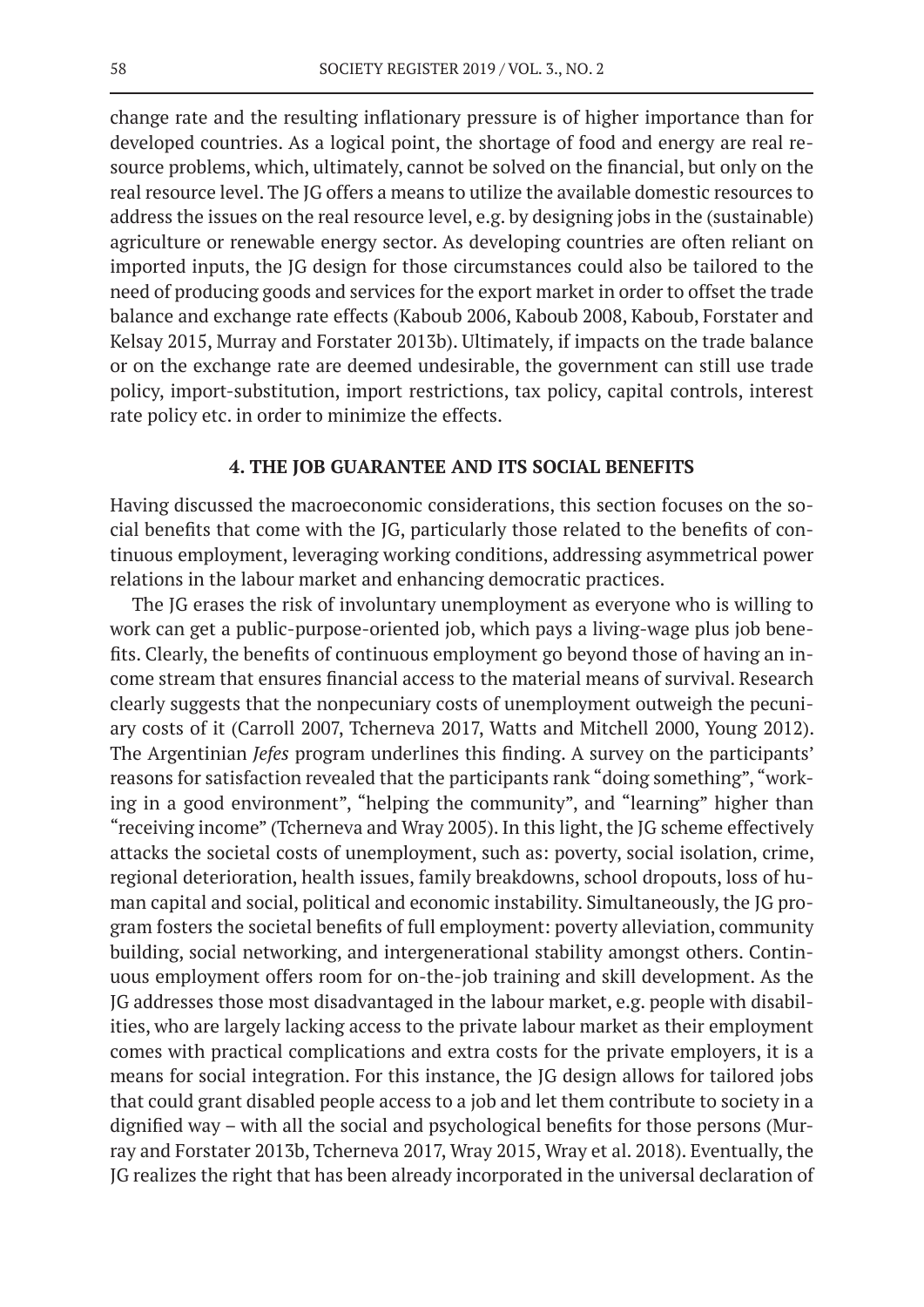human rights, but has been neglected so far:

"Everyone has the right to work, to free choice of employment, to just and favourable conditions of work and to protection against unemployment. Everyone, without any discrimination, has the right to equal pay for equal work." (Article 23, The Universal Declaration of Human Rights)

As far as working standards are concerned, under a JG with a fixed hourly wage plus benefits, the JG wage becomes the effective national minimum wage. While currently legislated minimum wages around the globe cannot be earned by the unemployed since those unemployed only receive unemployment compensation (if at all), which constitutes a comparably lower income than a minimum wage income, the current minimum wage legislation cannot be considered as being effective minimum wage with national scale (Mitchell and Fazi 2017). For all practical purposes, the implementation of a JG makes the current minimum wage legislations obsolete as workers always have the option to choose the JG. Next to the hourly wage and the job benefits, the JG establishes a lower bound of acceptable working conditions. The better the working conditions in the JG, the higher the incentive for the private sector to follow. In this light, the JG is an efficient means to improve working conditions and standards in the private sector. For developing countries, the same holds for working conditions in the non-formal sector as participants are offered an alternative employment option in the JG (Wray et al. 2018).

In the current situation in which involuntary unemployment exists permanently, the power relations in the labour market are asymmetrically distributed in favour of the employers. With the rise of neoliberalism has come the decreasing influence of labour unions. Those with comparatively little skills and education relevant to the labour market are the ones who have the lowest bargaining power in the labour market. Those people are hired last (if at all) and fired first during the business cycle. Consequently, situations might occur in which those people accept actually unacceptable working conditions. Supposedly, this is even worse in the context of unprotected informal labour markets, where the vulnerability of workers is immense (Kostzer 2008). Under a JG, all individuals have the chance to get a reasonably paid job under acceptable working conditions, which enables them to leave unacceptable job arrangements. Hence, the JG addresses the asymmetric power relations in the labour market.

Also, the JG has implications for democracy. The main characteristic of democracy is that everyone has an equal say in all significant questions that affect their lives. Considering how much time people spend at their workplace, the absence of serious democratic practices at the workplace neglects this feature of democracy. As explained, the JG is a means to improve the working conditions in the private sector. The same holds for the incorporation of democratic practices. Arguably, income and wealth inequality are a liability for democracy as they equip those with the financial power to gain political power and influence, thereby biasing democratic outcomes to their interests. Since the JG hires off the bottom of the income distribution by offering a fixed wage and benefits package to anyone willing to work, it improves the income distribution.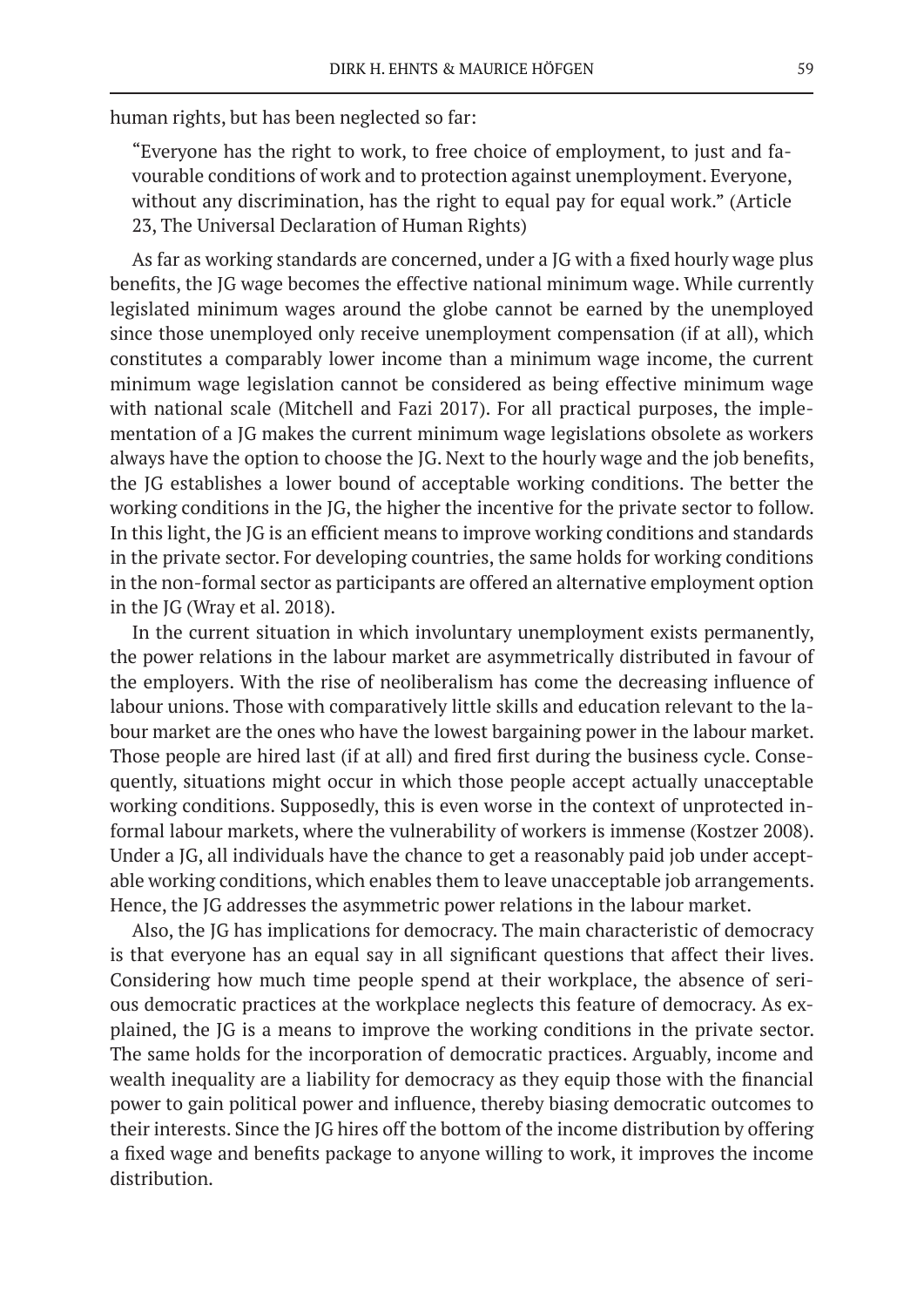#### **5. JG AND UBI: WHY THE JG DESERVES MORE SOCIAL RESONANCE**

While the JG and the UBI are often being discussed as comparable, competing policy proposals, this section argues that the JG addresses more macroeconomic and social issues than the UBI does and, hence, deserves a greater resonance in the public discourse. Arguably, for many instances, the JG and the UBI are not even comparable policies. Most importantly, while the JG addresses unemployment and its social and macroeconomic costs, the UBI does not aim at a reduction of involuntary unemployment, but only compensates via the provisioning of an unconditional income stream to everyone thereby liberating people from the economic necessity to sell their labour in order to have an income that enables a dignified living standard. In this light, the scope of the UBI is different from the scope of the JG. The fact that research, as well as the example of the *Jefes* program, prove that the nonpecuniary costs of unemployment outweigh the pecuniary costs of it, the JG is superior in this regard (Carroll 2007, Tcherneva and Wray 2005, Tcherneva 2017, Watts and Mitchell 2000, Young 2012). Ultimately, the UBI neglects that involuntary unemployment is a failure of economic policy and evidence for the federal budget deficits being too small as it does not address the causes but only one symptom of involuntary unemployment, i.e. compensating the income stream.

Macroeconomically speaking, while the implementation of the UBI comes with an initial income push, similar to traditional pump-priming, it is not a means to manage aggregate demand continuously over the business cycle. The JG, on the other hand, works as an automatic countercyclical stabilizer offsetting recessionary tendency. Additionally, the UBI relies on an unemployed buffer stock to maintain price stability while the JG builds on a superior employed buffer stock to achieve price stability. As some UBI proposals even peg the nominal size of the UBI to price indices, the JG wage is not supposed to be indexed in order to prevent it from feeding a wage-price spiral. Any anti-inflationary mechanisms incorporated in the JG are absent in the UBI. The same holds for the fact that the JG attributes domestic purchasing power to the currency via the implementation of the labour standard. The UBI does not attribute any purchasing power to the currency as the UBI payments are to be received without any contribution. If the initial income push affects the trade balance and puts downward pressure on the exchange rate, possibly resulting in pass-through inflation, the UBI has nothing to offer that could offset such tendencies. On the contrary, an indexed UBI would feed the wage-price spiral, thereby worsening the inflationary pressure. The JG, however, could be tailored to the aim of economic transitioning by producing output relevant to help mitigating exchange rate or trade-related issues, e.g. by focusing on building a renewable sector. On top, the fixed-wage of the JG works as a price and wage anchor, preventing wage-price spiral pressures from worsening (Mitchell and Fazi 2017, Tcherneva 2013, Tcherneva 2019).

While the JG is a lever to improve minimum wages and working conditions in the private sector, the UBI actually entails the risk of putting downward pressure on wages. As the risk of involuntary unemployment is still prevalent under a UBI, the power relations in the labour market are not addressed. The JG on the other improves the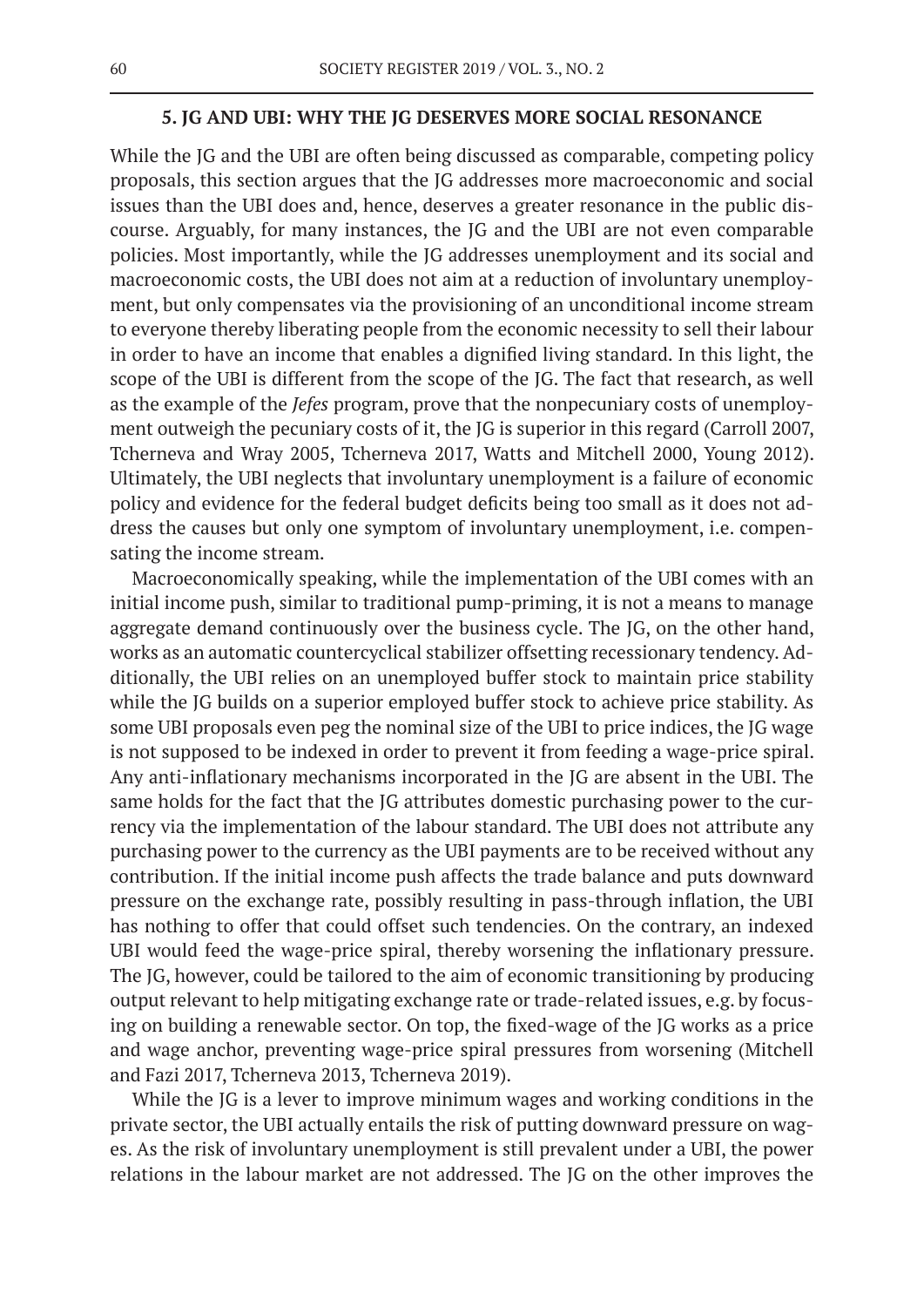bargaining power of workers, particularly those that have been the ones most disadvantaged so far. Plainly speaking, the JG has more to offer for the individual who is last in the unemployment queue than the UBI has. Moreover, while the JG improves income inequality by hiring off the bottom of the income distribution, the UBI actually worsens income inequality. While those at the bottom of the distribution are to spend comparatively greater parts of the UBI income on consumption, those at the top of the distribution are likely to save and invest the UBI income in financial assets, thereby generating profit, dividend or interest incomes. Without any countermeasures being implemented alongside, e.g. tax policy, the UBI worsens inequality, which in turn has negative consequences for the democracy. Furthermore, the UBI income provides the receivers with freedom in terms of personal consumption as the UBI income can be spent according to personal preferences. However, the UBI entirely neglects the production side – there has to be someone producing the goods and services on which the UBI can be spent. In the light of article 23 of the declaration of human rights (see above), the JG is a means for achieving that the world of producing as democratic and empowering as the world of consumption.

Lastly, the JG equips individuals not only with a greater degree of socio-economic security but also with a greater degree of mobility as the JG ensures access to a job anywhere in the nation. While under a UBI people are forced to move where the private sector has adequate job offers, the JG brings the jobs to the people, thereby empowering them to leave their (possibly problematic) community or neighbourhood and build a new social existence elsewhere. Arguably, relocation and building a new social existence come with the risk of social isolation. In this light, the role of employment, which for most people makes up a great part of their time, is of crucial importance since many people build their social network in and around their workplace. The JG ensures access to a job and a reasonable working environment fostering social networking and social integration while contributing to the public purpose of the community.

In contrast to the JG, the UBI has very little to offer besides a permanent income stream, which ensures universal access to the material means of survival and allows for some degree of freedom in terms of personal consumption choices. To be blunt, simply giving people checks, which – eventually – can only be used to buy products from an aristocracy of producers will hardly cure many causes of the prevalent issues. Clearly, the JG is a superior tool for macroeconomic stability and social progression and as such, deserves a greater social resonance.

### **6. CONCLUSION**

The idea of the JG is a logical extension of the paradigm of tax-driven fiat currency and the fact that the currency is a public monopoly. It involves the government offering a public-purpose-oriented job with a fixed hourly wage and job benefits to anyone willing to work. The program is locally administered and involves cooperation between communities, municipalities, states and non-profits, but federally funded. As the analytical lens of MMT reveals, a currency-issuing government is always able to provide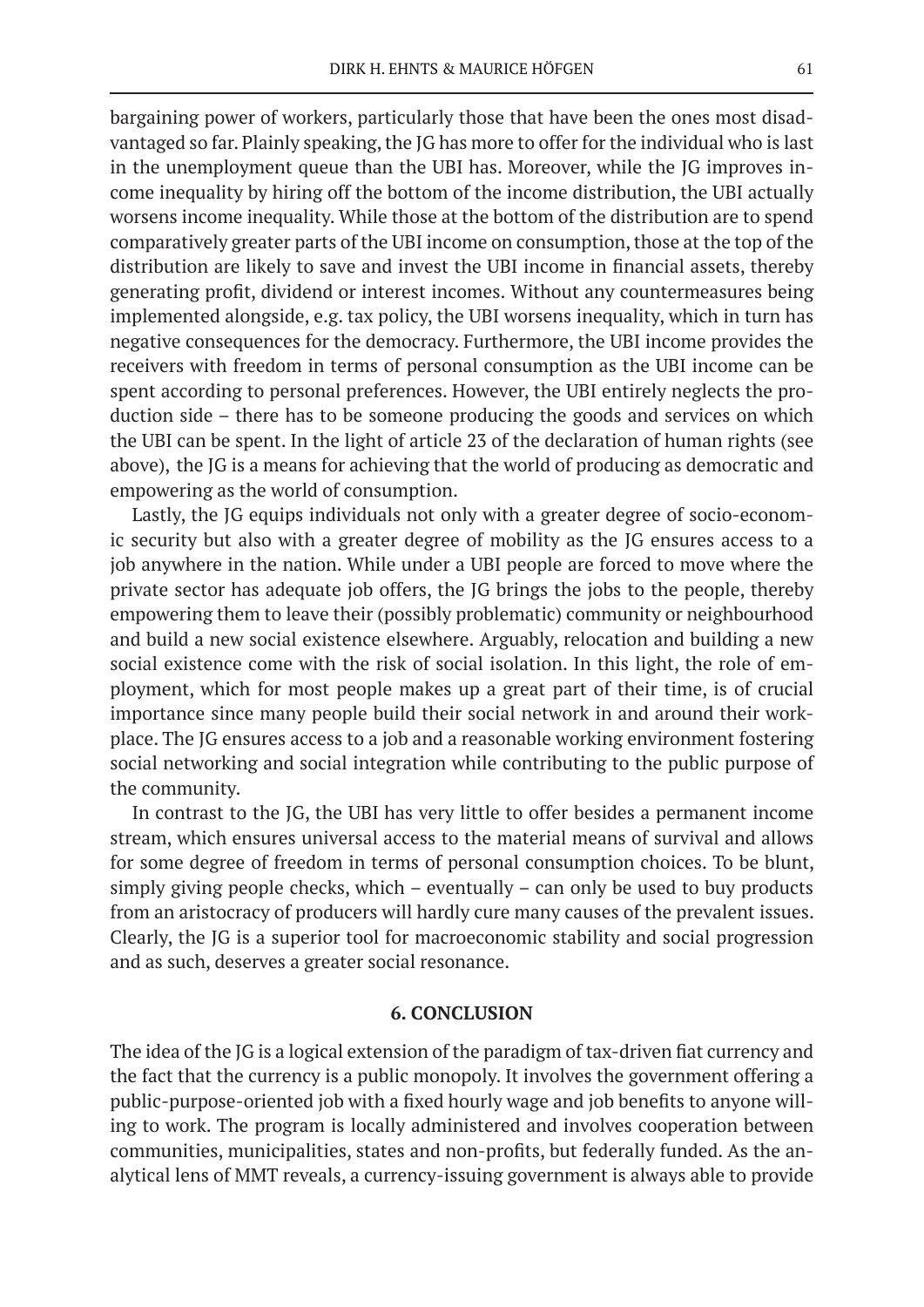the funds necessary to run the JG. Ultimately, the purpose of the monetary system is to move resources. If any self-imposed constraints prevent a country from bringing its domestic resources into productive use, it needs to reconsider its monetary arrangements.

Macroeconomically speaking, the JG works as an automatic countercyclical stabilizer and is a superior tool to manage aggregated demand ensuring the economy is operating at full capacity. Instead of relying on a buffer stock of involuntary unemployed for the sake of maintaining price stability – thereby not operating the economy at full employment and leaving wealth on the table – the JG builds on an employed buffer stock approach to ensure price stability. The wage paid in the JG works as an anchor for all other prices in the economy as market prices reflect nominal value relative to the JG wage. While the initial size of the JG wage might lead to one-time price adjustments, it has no internal mechanism that feeds a wage-price spiral. In fact, as the JG facilitates the transition of workers from the public to the private sector, which ensures that an expansion of the production capacity can happen more smoothly, thereby preventing demand-pull type inflationary pressure. On top, the JG establishes a labour standard, thereby attributing value to the currency, which is defined by the quantity and quality of labour that one unit of the currency can buy. The full employment policy and the related income push might (or might not) increase the purchases of imports, possibly putting downward pressure on the exchange rate resulting in imported inflation. Keeping in mind that being a net importer increases the real living standard for a nation, the trade effects might be desirable. For the case of developing countries, particularly those dependent on food and energy imports, the JG design can be tailored to the specific needs of the developing country and actually be a means to address the real resource problems at their cause.

The JG addresses not only the macroeconomic but also the social costs of unemployment. While research suggests that the nonpecuniary costs of unemployment outweigh the pecuniary costs of it, the JG attacks unemployment related issues such as poverty, social isolation, crime, regional deterioration, health issues, family breakdowns, school dropouts, loss of human capital and social, political and economic instability. Simultaneously, the JG program fosters the societal benefits of full employment: poverty alleviation, community building, social networking, and intergenerational stability amongst others. Moreover, the hourly JG wage becomes the effective national minimum wage, while the overall working conditions form the lower bound of acceptable working conditions. In this sense, the JG is a lever to improve the working conditions in the private sector. Plus, it addresses the prevalent power asymmetries in the labour market, particularly those prevalent in the informal labour segment and fosters the implementation of democratic practices at the workplace. Lastly, the JG has a positive impact on income inequality since it hires off the bottom of the income distribution.

While the JG and the UBI are often discussed as comparable, competing policy proposals, the JG addresses way more macroeconomic and social issues than the UBI does, hence, in many instances, both policies are not comparable. As a bottom line: the JG qualifies for being the single most effective policy in order to drive the economy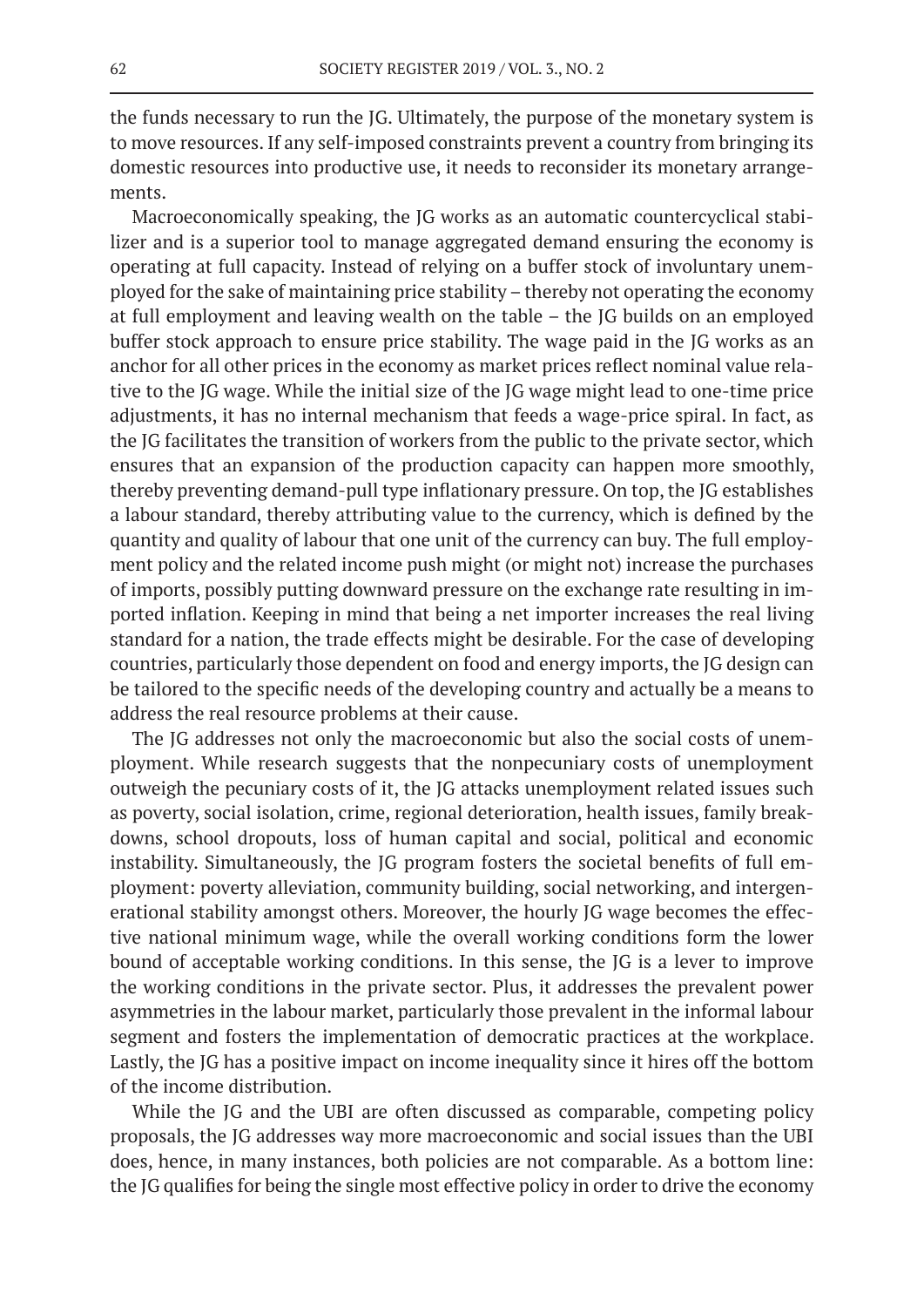towards full employment, maintain price stability and realize many promising social benefits.

FUNDING: This research received no external funding. CONFLICT OF INTEREST: The authors declare no conflict of interest.

## **REFERENCES**

- Bell, Stephanie. 2001. "The Role of the State and the Hierarchy of Money." *Cambridge Journal of Economics* 25(2):149-63.
- Bibow, Jörg. 2013. "Lost at Sea: The Euro Needs a Euro Treasury." *Levy Economics Institute, Working Paper* (780).
- Boffa, Sonia and Heiner Flassbeck. 2009. "The Unbearable Lightness of Financial Markets." *India Economy Review*.
- Carroll, Nick. 2007. "Unemployment and Psychological Well‐Being." *Economic Record* 83(262):287-302.
- Cruz-Hidalgo, Esteban, Dirk H Ehnts and Pavlina R Tcherneva. "Completing the Euro: The Euro Treasury and the Job Guarantee." *REC*:100.
- Ehnts, Dirk H. 2016. *Modern Monetary Theory and European Macroeconomics*. Abingdon, Oxon: Routledge.
- Ehnts, Dirk H and Maurice Höfgen. 2019. "Modern Monetary Theory: A European Perspective." *real-world economics review* 89:75-84.
- Eurostat. 2019. "Euro Area Unemployment at 7.5%." https://ec.europa.eu/eurostat/ statistics-explained/index.php/Unemployment\_statistics: Eurostat.
- Flassbeck, Heiner. 2001. "The Exchange Rate: Economic Policy Tool or Market Price?": United Nations Conference on Trade and Development.
- Fullwiler, Scott. 2008. "Modern Central Bank Operations: The General Principles." Pp. 50-87 in *Advances in Endogenous Money Analysis*, edited by L.-P. Rochon and S. Rossi. Cheltenham, UK: Edward Elgar Publishing.
- Kaboub, Fadhel. 2006. *A Roadmap to Full Employment and Price Stability in Developing Countries: The Case of Tunisia*. Manuscript: University of Missouri-Kansas City.
- Kaboub, Fadhel. 2007. "Employment Guarantee Programs: A Survey of Theories and Policy Experiences." *Economics Working Paper Archive* wp\_498, Levy Economics Institute.
- Kaboub, Fadhel. 2008. "Elements of a Radical Counter-Movement to Neoliberalism: Employment-Led Development." *Review of Radical Political Economics* 40(3):220- 27.
- Kaboub, Fadhel, Mathew Forstater and Michael Kelsay. 2015. "The Cost of Unemployment and the Job Guarantee Alternative in Saudi Arabia." *Policy report* 101.
- Kelton, Stephanie. 2011. "Limitations of the Government Budget Constraint: Users Vs. Issuers of the Currency." *Panoeconomicus* 58(1):57-66.
- Kostzer, Daniel. 2008. "Argentina: A Case Study on the Plan Jefes Y Jefas De Hogar Desocupados, or the Employment Road to Economic Recovery." *Working Paper*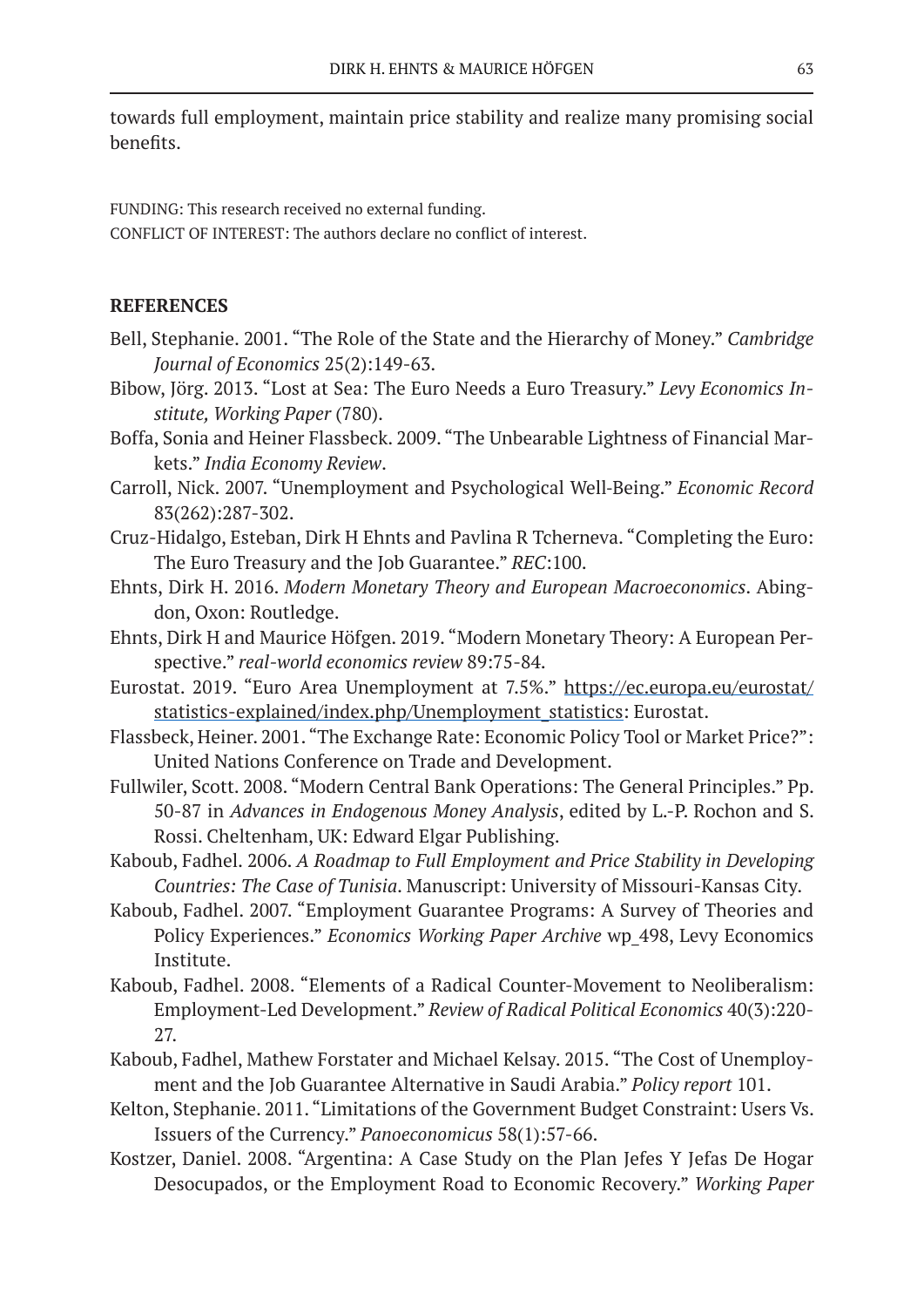No. 534.

- Mitchell, William and Joan Muysken. 2008. *Full Employment Abandoned: Shifting Sands and Policy Failures*. Cheltenham, UK: Edward Elgar Publishing.
- Mitchell, William, L Randall Wray and Martin Watts. 2016. *Modern Monetary Theory and Practice: An Introductory Text*. CreateSpace Independent Publishing Platform: Centre for Full Employment and Equity.
- Mitchell, William and Thomas Fazi. 2017. *Reclaiming the State. A Progressive Vision of Sovereignty for a Post-Neoliberal World*. London: Pluto Press.
- Mitchell, William, L. Randall Wray and Martin Watts. 2019. *Macroeconomics*. RED GLOBE PRESS.
- Mosler, Warren. 1997. "Full Employment and Price Stability." *Journal of Post Keynesian Economics* 20(2):167-82.
- Mosler, Warren. 1998. "Exchange Rate Policy and Full Employment." in *Presentation, Conference*.
- Mosler, Warren. 2012. "Soft Currency Economics Ii: The Origin of Modern Monetary Theory." CreateSpace Independent Publishing Platform.
- Murray, Michael and Mathew Forstater. 2013a. *The Job Guarantee: Toward True Full Employment*. New York: Palgrave.
- Murray, Michael and Mathew Forstater. 2013b. *Employment Guarantee Schemes: Job Creation and Policy in Developing Countries and Emerging Markets*. New York: Palgrave.
- Tcherneva, Pavlina R and L Randall Wray. 2005. "Gender and the Job Guarantee: The Impact of Argentina's Jefes Program on Female Heads of Poor Households." *Available at SSRN 1009594*.
- Tcherneva, Pavlina R. 2013. "The Job Guarantee: Delivering the Benefits That Basic Income Only Promises–a Response to Guy Standing." *Basic Income Studies* 7(2):66- 87.
- Tcherneva, Pavlina R. 2017. "Unemployment: The Silent Epidemic." *Levy Economics Institute Working Paper* 895: 1-26.
- Tcherneva, Pavlina R. 2018. "The Job Guarantee: Design, Jobs, and Implementation." *Levy Economics Institute Working Paper* 902: 1-66.
- Tcherneva, Pavlina R. 2019. "The High Costs of Ubi Are Not Financial: They Are Real." *Eastern Economic Journal* 45(2):327-30.
- UNCTAD. 2011. "Trade and Development Report." in *United Nations Conference on Trade and Development*. https://unctad.org/en/Docs/tdr2011\_en.pdf.
- Watts, Martin J and William F Mitchell. 2000. *The Costs of Unemployment in Australia*. London: SAGE Publications.
- Wray, L Randall. 1997. "Government as Employer of Last Resort: Full Employment without Inflation." *Levy Economics Institute Working Paper* No. 213
- Wray, L Randall and Claudio Sardoni. 2007. "Fixed and Flexible Exchange Rates and Currency Sovereignty." *The Levy Economics Institute's Working Paper Series*.
- Wray, L Randall. 2015. *Modern Money Theory: A Primer on Macroeconomics for Sovereign Monetary Systems*. New York: Palgrave.
- Wray, L Randall, Flavia Dantas, Scott Fullwiler, Pavlina R Tcherneva and Stephanie